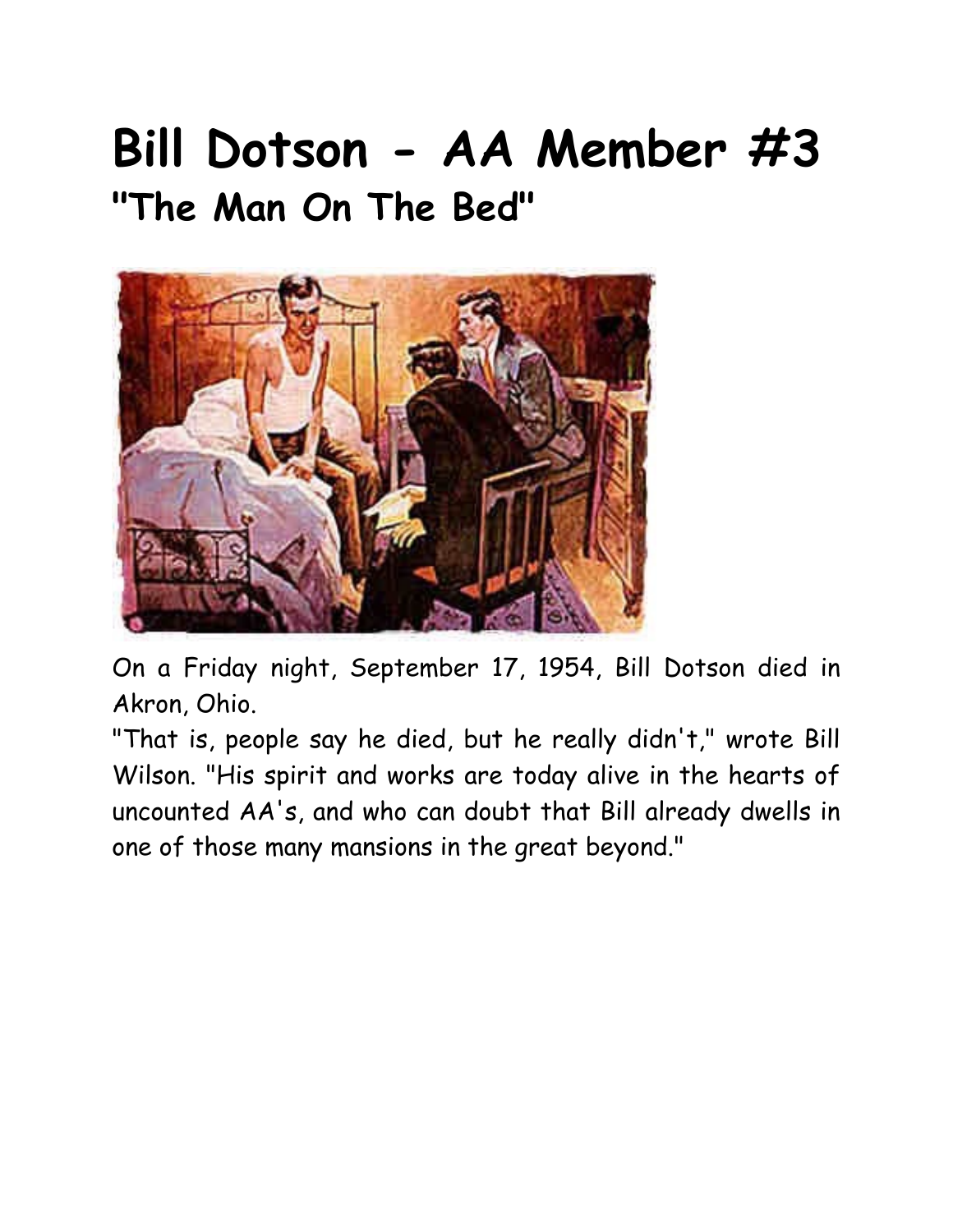

Bill Dotson, the "Man on the Bed," was AA number 3. At his death, he had not had a drink in more than nineteen years. His date of sobriety was the date he entered Akron's City Hospital for his last detox, June 26, 1935. Two days later occurred that fateful day when two sober alcoholics visited him: Dr. Bob Smith of Akron, Ohio, and Bill Wilson, a guest of Dr. Bob's from New York.

A few days before, Dr. Bob had said to Bill: "If you and I are going to stay sober, we had better get busy." Dr. Bob called Akron's City Hospital and told the nurse, a "Mrs. Hall," that he and a man from New York had a cure for alcoholism. Did she have an alcoholic customer on whom they could try it out? She replied, "Well, Doctor, I suppose you've already tried it yourself?"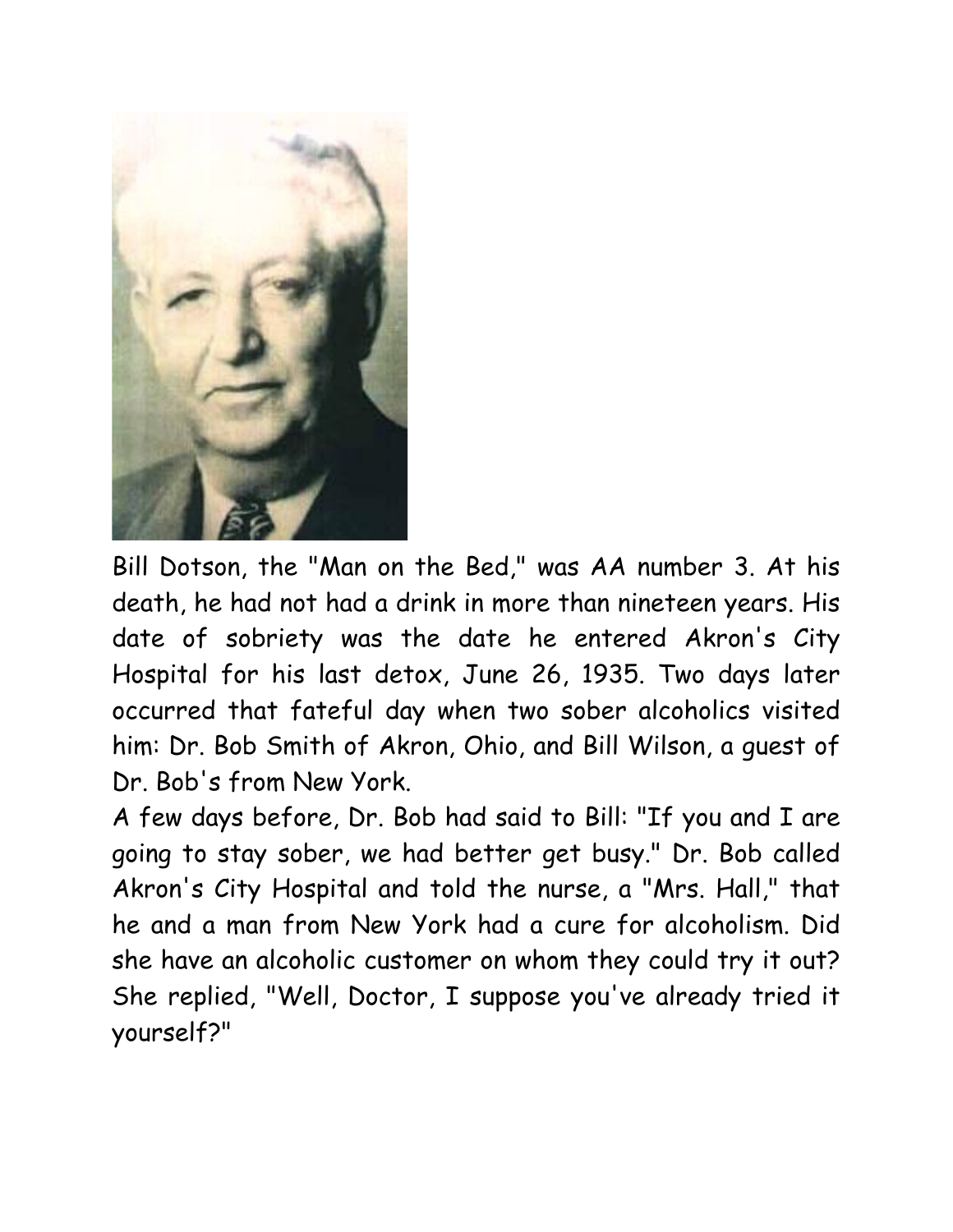Then she told him of a man who had just come in with DT's, had blacked the eyes of two nurses, and was now strapped down tight. "He's a grand chap when he's sober," she added.

Dr. Bob prescribed some medications, and then asked her to transfer him to a private room. He also put him on a diet of sauerkraut and tomatoes. That's all he was allowed to eat during his hospitalization.

The nurse told Dr. Bob and Bill that Bill Dotson had been a well-known attorney in Akron and a city councilman. But he had been hospitalized eight times in the last six months. (Bill Wilson sometimes said "six times.") Following each release, he got drunk even before he got home.

Bill's wife, Henrietta Dotson, had talked to Dr. Bob and Bill earlier. When she told her husband she had been "talking to a couple of fellows about drinking" he was furious at her "disloyalty." When she told them that they were "a couple of drunks" Bill didn't mind so much.

Henrietta apparently had quite a conversation with the two men, and she told her husband that their plan for staying sober themselves was to tell their plan to another drunk.

Years later, Bill Dotson reflected on the jumbled thoughts in his mind as his wife left and he began to lapse back into withdrawal stupor: "All the other people that talked to me wanted to help ME, and my pride prevented me from listening to them, and caused only resentment on my part, but I felt as if I would be a real stinker if I did not listen to a couple of fellows for a short time, if that would cure THEM."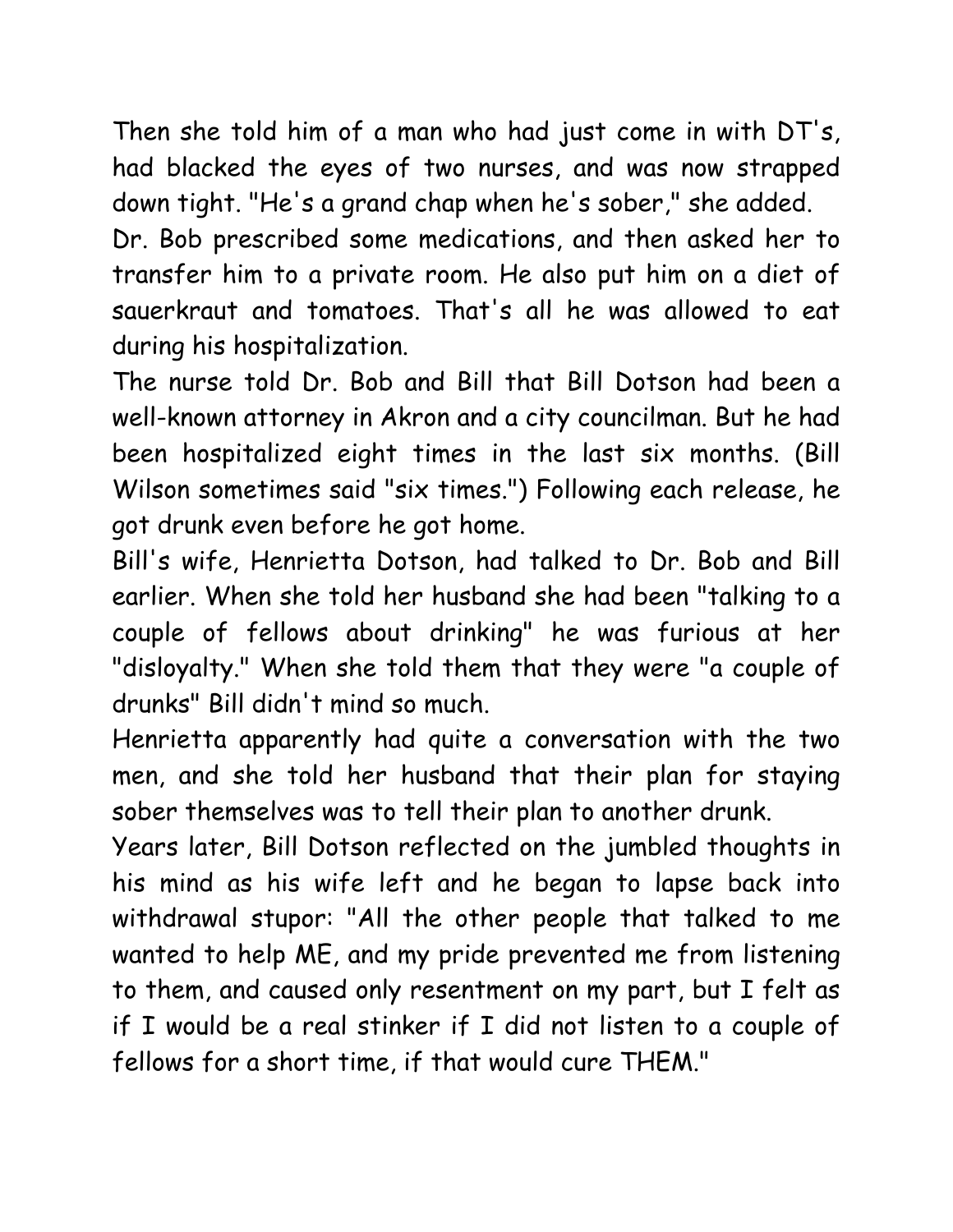So Dr. Bob and Bill talked to what may have been their first "man on the bed." They told him of the serious nature of his disease, but also offered hope for a recovery. "We told him what we had done," wrote Bill, "how we got honest with ourselves as never before, how we had talked our problems out with each other in confidence, how we tried to make amends for harm done others, how we had then been miraculously released from the desire to drink as soon as we had humbly asked God, as we understood him, for guidance and protection."

But Bill Dotson was not impressed. He said, "Well, this is wonderful for you fellows, but can't be for me. My case is so terrible that I'm scared to go out of this hospital at all. You don't have to sell me religion, either. I was at one time a deacon in the church and I still believe in God. But I guess he doesn't believe much in me."

(Like so many of us on first coming to AA, Bill Dotson thought he was "different.") But he did agree to see Dr. Bob and Bill again. They came again the next day, and for several days thereafter. When they arrived on July 4, they found Bill's wife, Henrietta, with him.

Eagerly pointing at them, he said to his wife: "These are the fellows I told you about, they are the ones who understand."

Before they could say anything, he told them about his night, how he hadn't slept but had been thinking about them all night long. And he had decided that if they could do it, maybe he could do it, maybe they could do together what they couldn't do separately.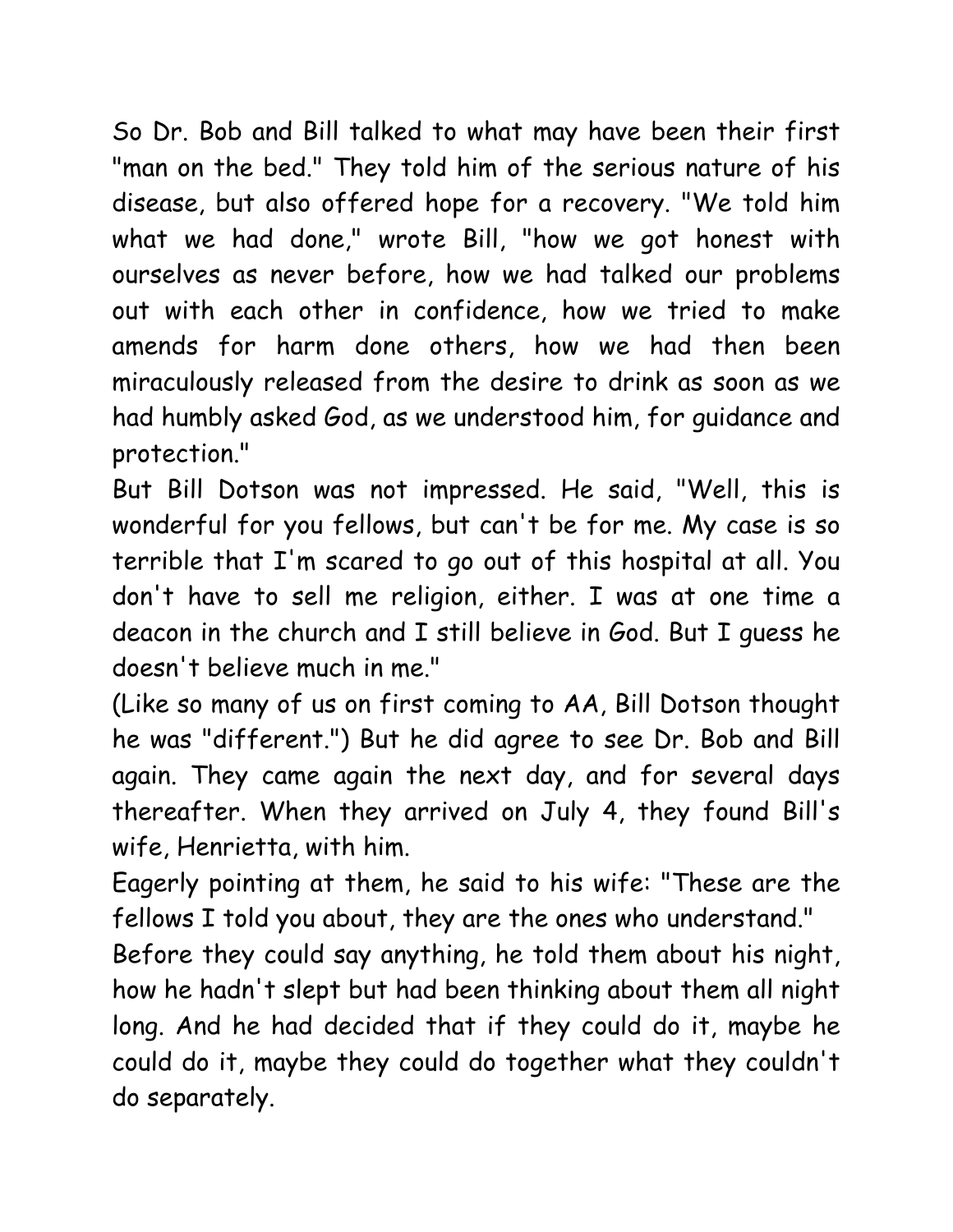It was apparently on that day that he admitted he couldn't control his drinking and had to leave it up to God. Then they made him get down on his knees at the side of the bed and pray and say that he would turn his life over to God. Before the visit was over, he suddenly turned to his wife and said, "Go fetch my clothes, dear. We're going to get up and get out of here."

He walked out of that hospital on July 4, 1935, a free man, never to drink again. AA's Number One Group dates from that day.

That Fourth of July they had plenty to celebrate. So they had a picnic. The Smiths, Bill Wilson, the Dotsons, and Eddie Riley, the first alcoholic they tried to help were there. (Eddie didn't get sober at first, but later he did, and Eddie said in a talk that there were two firsts in A.A. -- the first one who accepted the program and the first who refused it.)

Within a week, Bill Dotson was back in court, sober, and arguing a case. But at first his wife was doubtful. He had previously gone on the wagon and stayed sober for long periods. But then he drank again. Would this time be different? And he hadn't had that sudden transforming experience that Bill Wilson talked about.

When Lois Wilson visited Akron in July of 1935, Henrietta shared these fears with her, and asked Lois whether she ever worried about her Bill drinking again. Lois answered without hesitation, "No. Never."

The message had been successfully shared a second time. Dr. Bob was no fluke. And apparently you did not have to be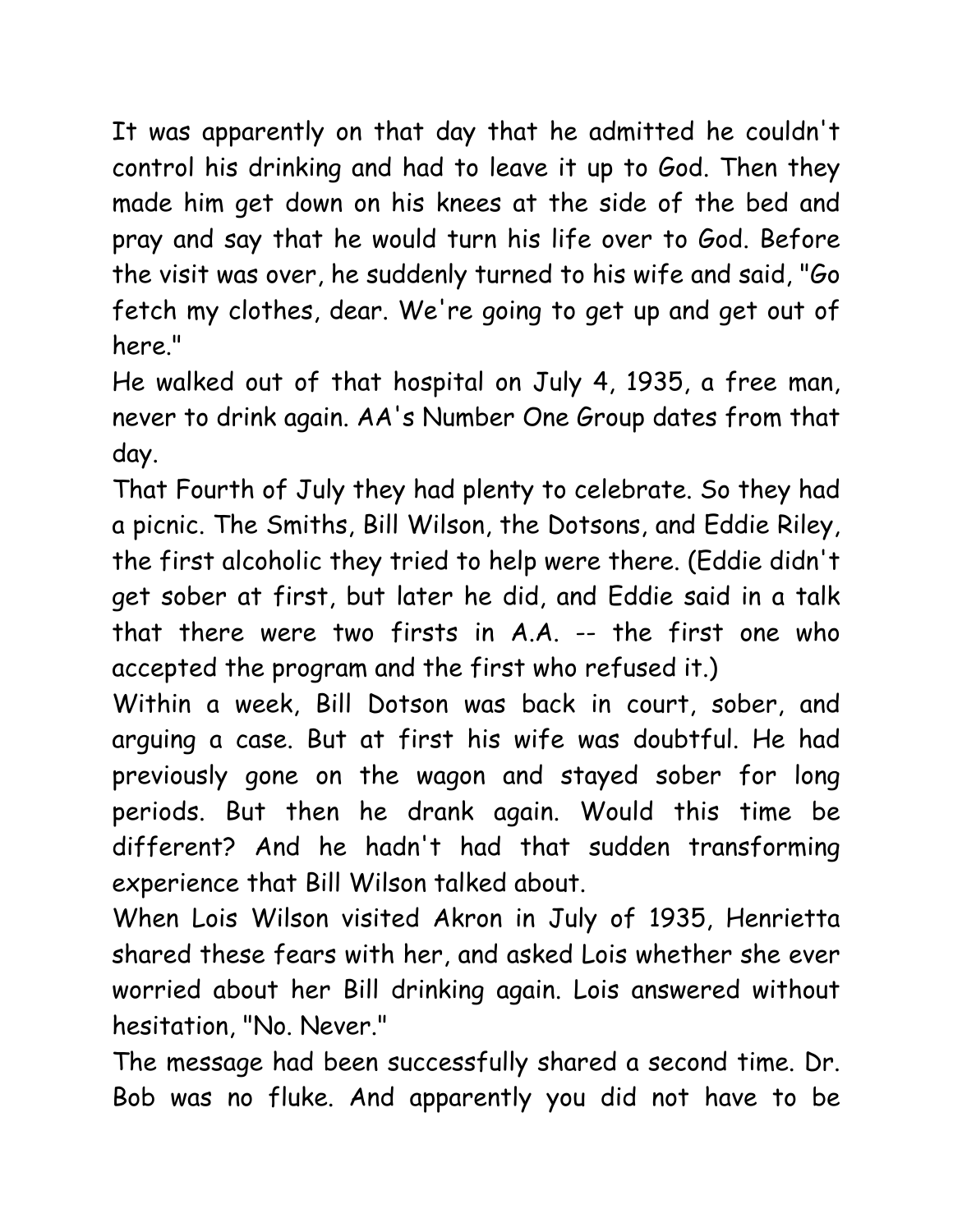indoctrinated by the Oxford Group before the message could take hold.

The three worked with scores of others. "Many were called but mighty few chosen; failure was our daily companion. But when I left Akron in September 1935, two or three more sufferers had apparently linked themselves to us for good," wrote Bill.

Dotson's story was not included in the first edition of the Big Book. Ernest Kurst seems to think it was because Bill Dotson's "credentials," were apparently too blatant: highly respectable upper middle-class background, above average education, intensive youthful religious training which had since been rejected, and former social prominence recently nullified by such behavior as his assault on two nurses.

In a 1952 discussion with Bill D., he was asked why his story hadn't appeared in the first edition of the Big Book. He said that he hadn't been much interested in the project or perhaps had even thought it unnecessary. He also said that Bill Wilson had come out to Akron to record his story, which would be in the next edition of the book. It appears in the Big Book as "AA Number Three."

Old timers in Akron, according to Dr. Bob and the Good Oldtimers, "recalled that Bill Dotson, was indeed a grand chap when sober. They remembered him as one of the most engaging people they ever knew."

One said: "I thought I was a real big shot because I took Bill D. to meetings," Another noted that, though Bill Dotson was influential in the area he was not an ambitious man in AA. "He